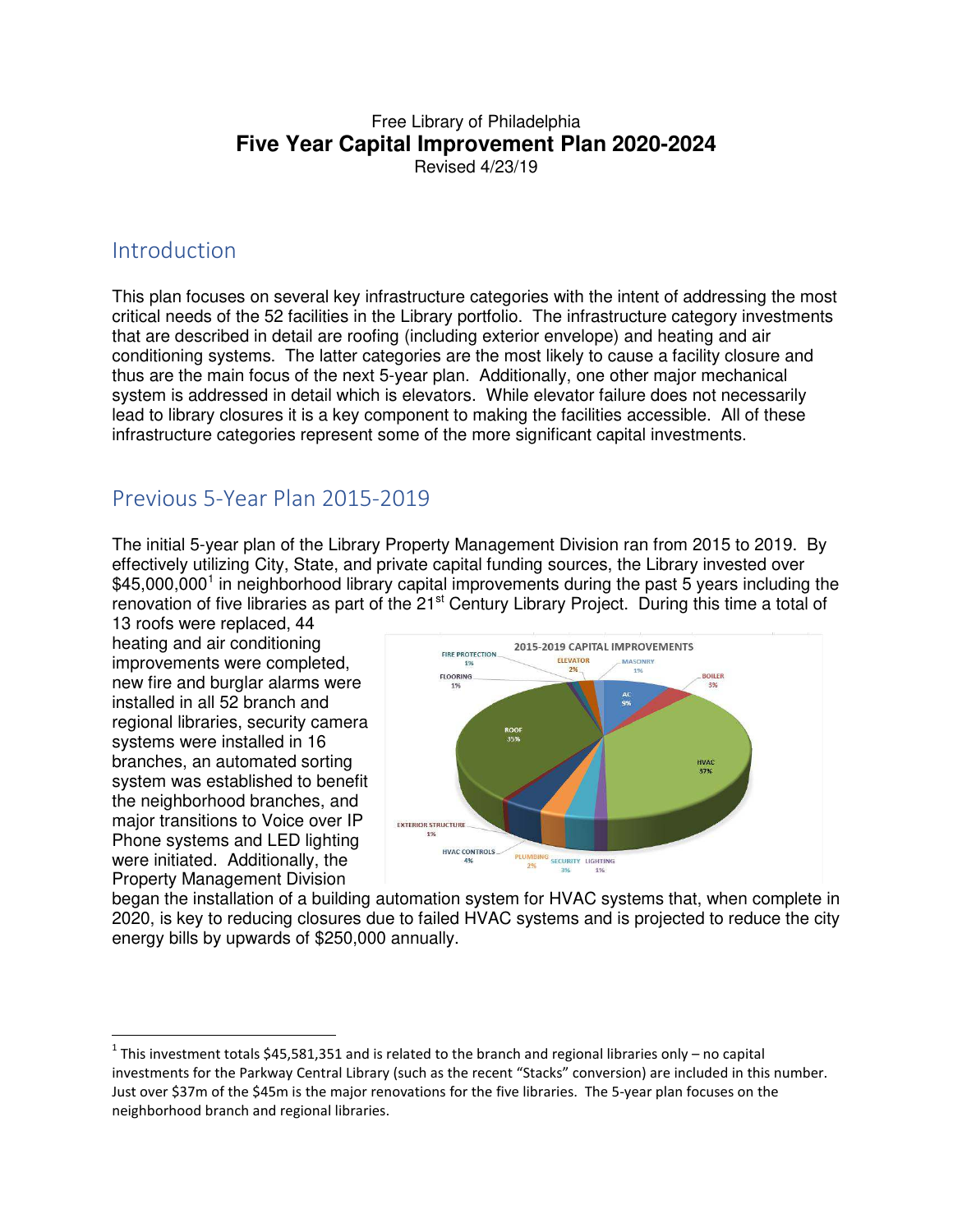## Library 5-Year Plan 2020-2024

The Free Library 5-year plan focuses on the 52 branch and regional neighborhood libraries. These libraries including the Parkway Central Library total 920,000sf. Almost half of the neighborhood libraries are Carnegie facilities and are more than 90 years old. The Library

Property Management Division maintains a dynamic condition rating for many building categories for all the libraries with 1 being poor and 6 representing very good condition. Many of the buildings (42%) are rated at 2 and 3 and are generally the focus of the upcoming 5-year plan.



With regard to the roof

replacements, the 5-year plan projects 12 branches that need new roofs in the first 3 years of the plan costing an estimated \$4,800,000. If accomplished, 57% of all the neighborhood libraries would have new roofs by 2022. An additional 24 roof replacements are projected at a cost of \$9,600,000 from 2023 into the next 5-year plan to 2028 (100% of the roofs would be replaced). See attachment 2-1 for details.

The HVAC upgrades and replacements in the 5-year plan call for 4 upgrades each year for the first 3 years (12 total upgrades at \$3,000,000). Six additional branches are projected for the final 2 years at a cost of \$2,400,000. See attachment 2-2 for details.

The elevator modernizations or new installations are projected for 5 sites in the first 3 years of the plan totaling \$1,600,000. Six sites are projected for years 4 and 5 at a cost of \$3,000,000. See attachment 2-3 for details.

The investments described in this 5-year plan exceed the current projections for city general obligation bond capital funding for the library. Therefore, as the Library and Library Foundation did the previous 5 years, various strategies must be employed to leverage private funding, Rebuild, state resources such as RACP, DCED and Keystone, and other sources.

Besides the capital investment aspect of the 5-year plan the operating budget of the Property Management Division supports critical and smaller plumbing, waterproofing, interior finishes, and electrical work. The Library will continue to advocate for additional operating funds to support repairs that are not capital eligible and to maintain the improvements that have already been accomplished.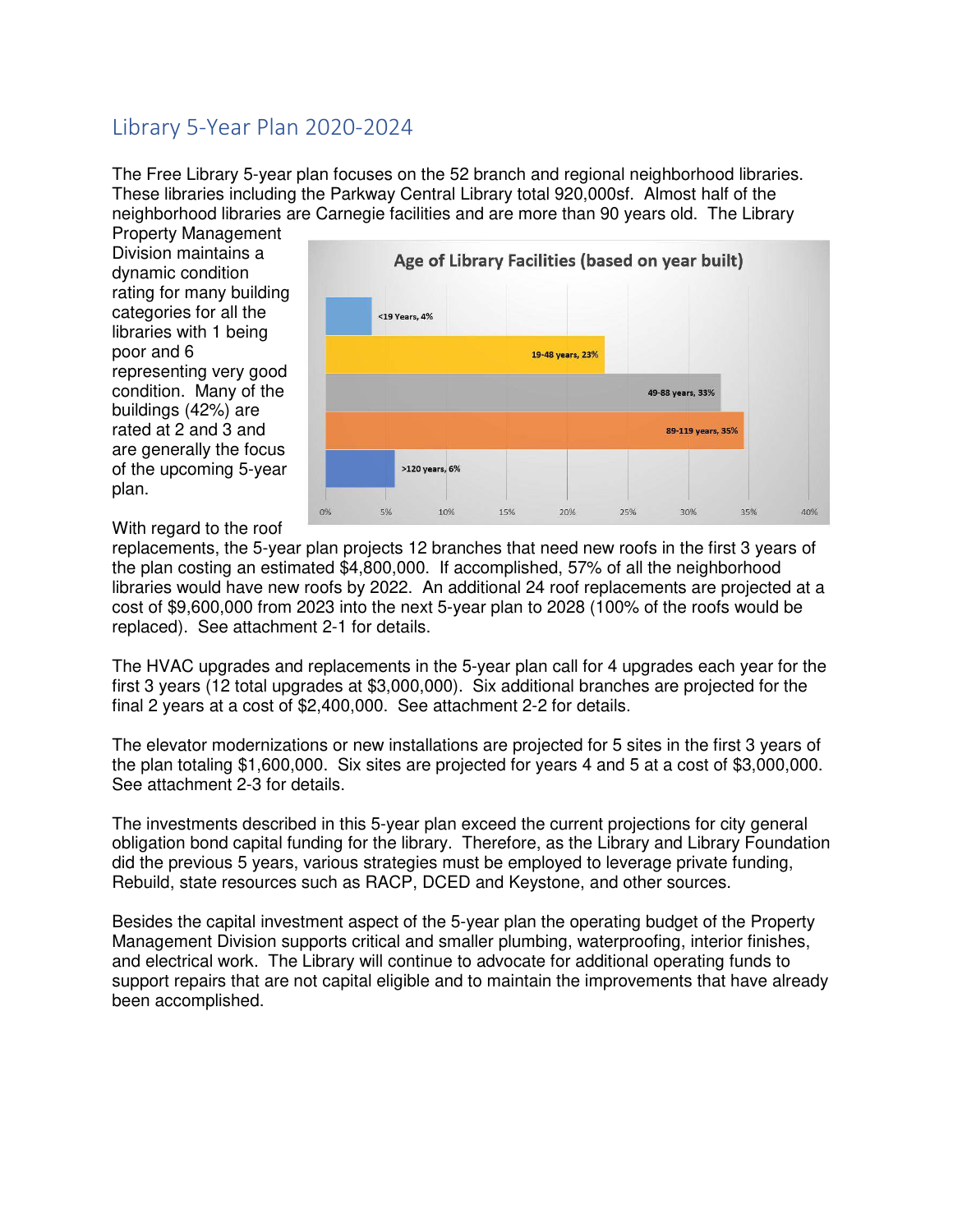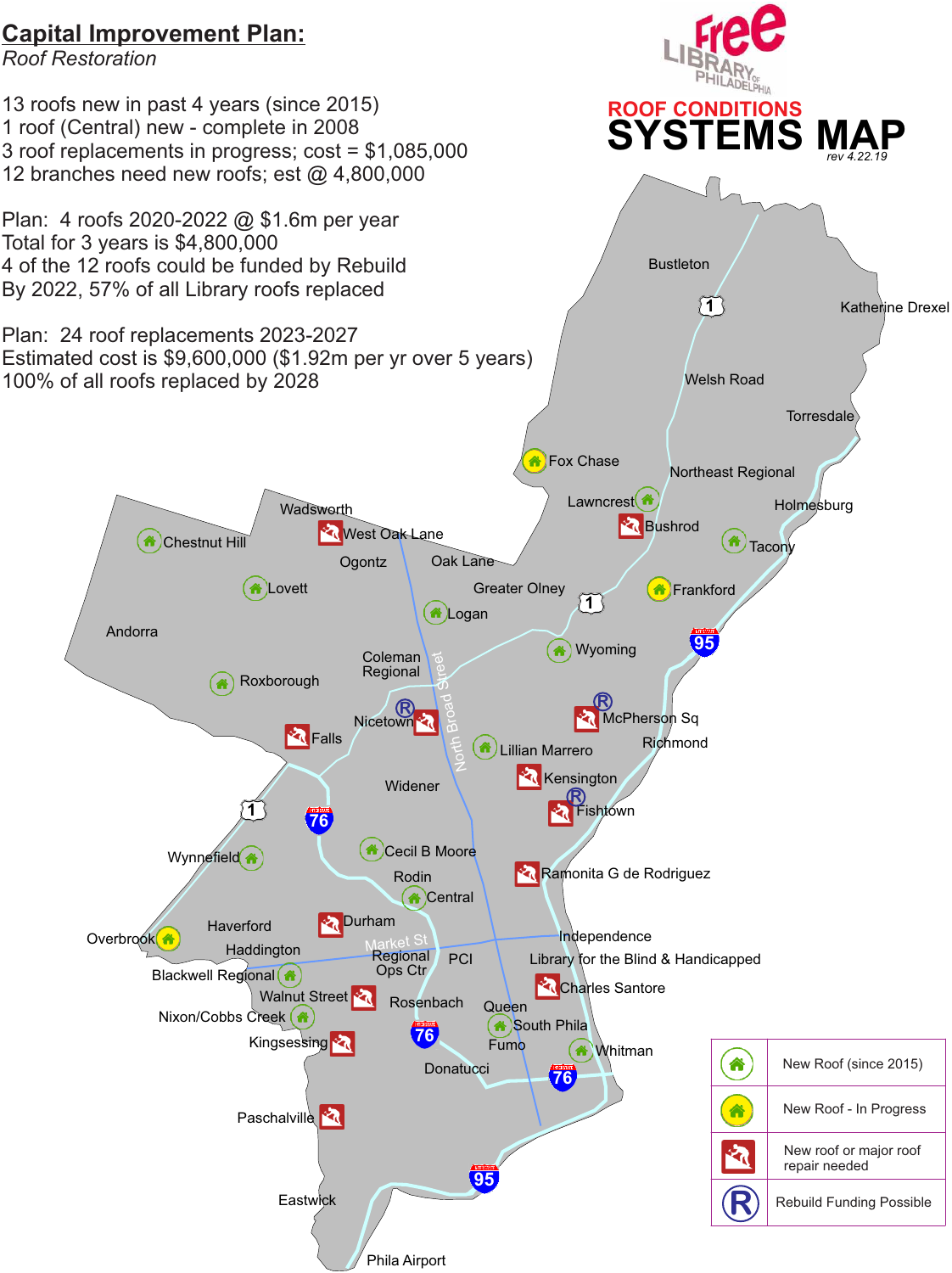